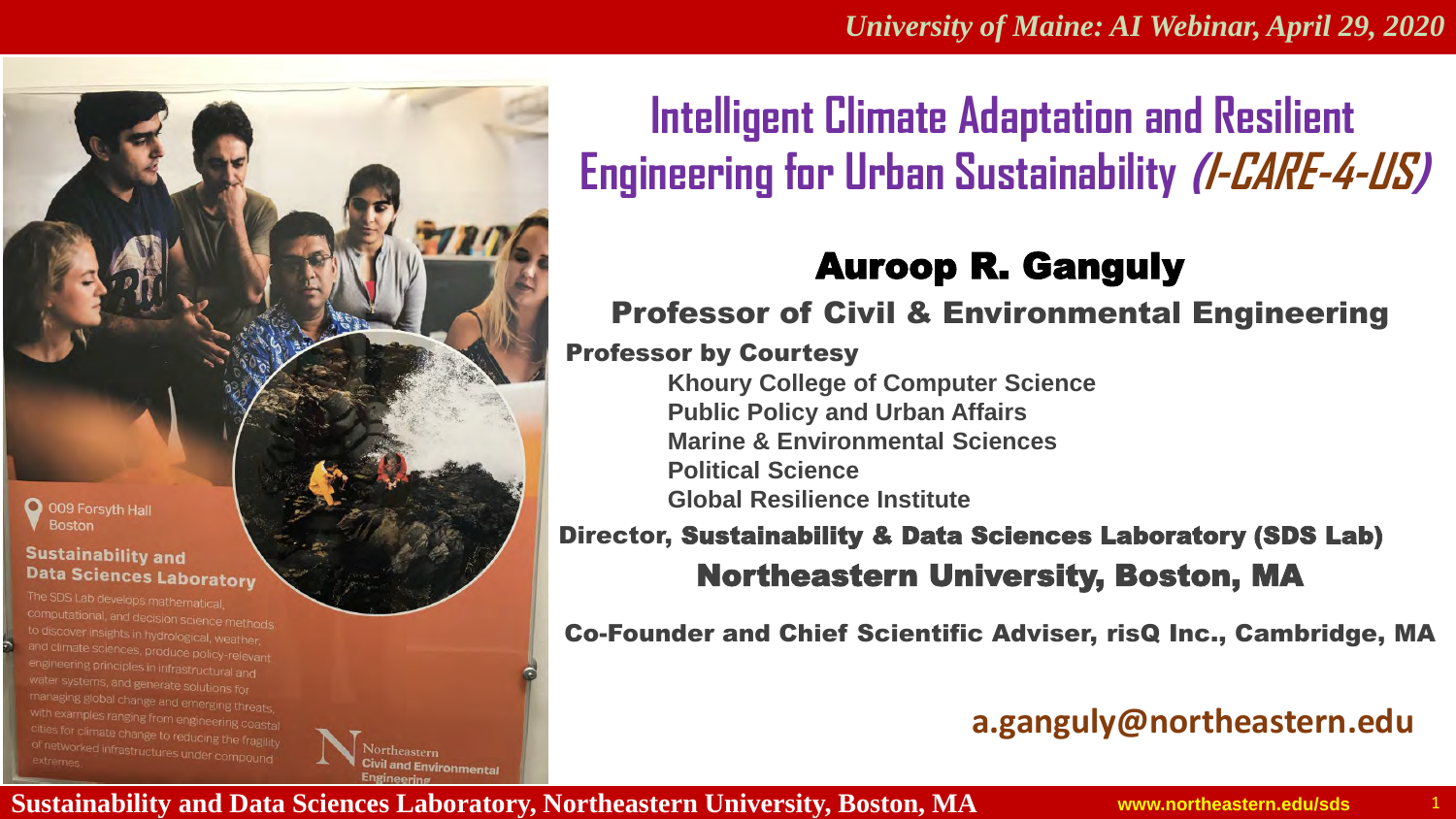## *Weather and hydrologic extremes severely stress coupled natural-human-built systems*



ל ¢

**Heat waves Surge in agriculture water demand Increased stress on power-grid**





Bhatia, U., and A.R. Ganguly (2017). Unpublished.



**Delayed monsoons**



**Sustainability and Data Sciences Laboratory, Northeastern University, Boston, MA**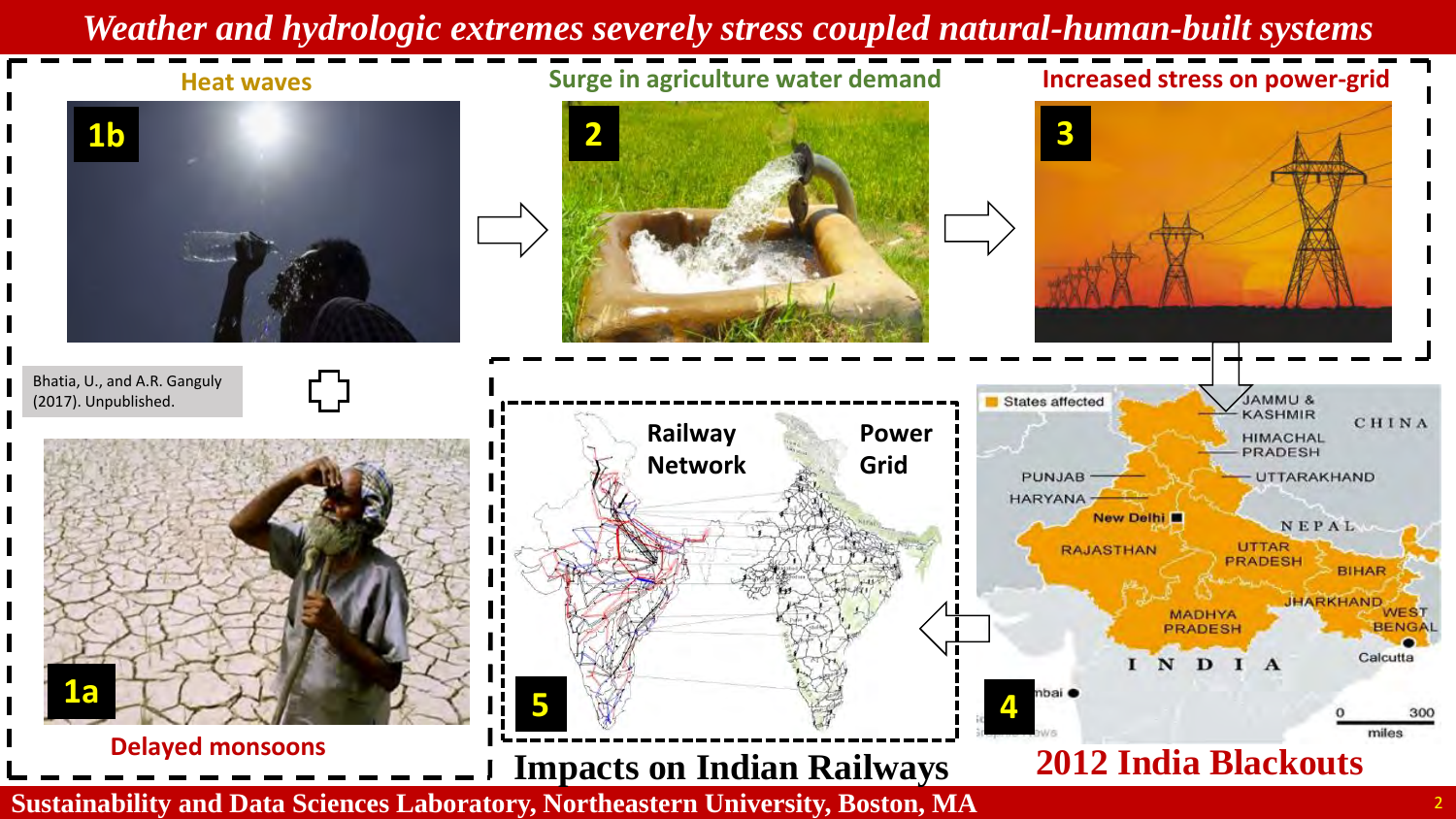## *From machine learning for weather extremes to network science for critical urban lifelines*



**Sustainability and Data Sciences Laboratory, Northeastern University, Boston, MA**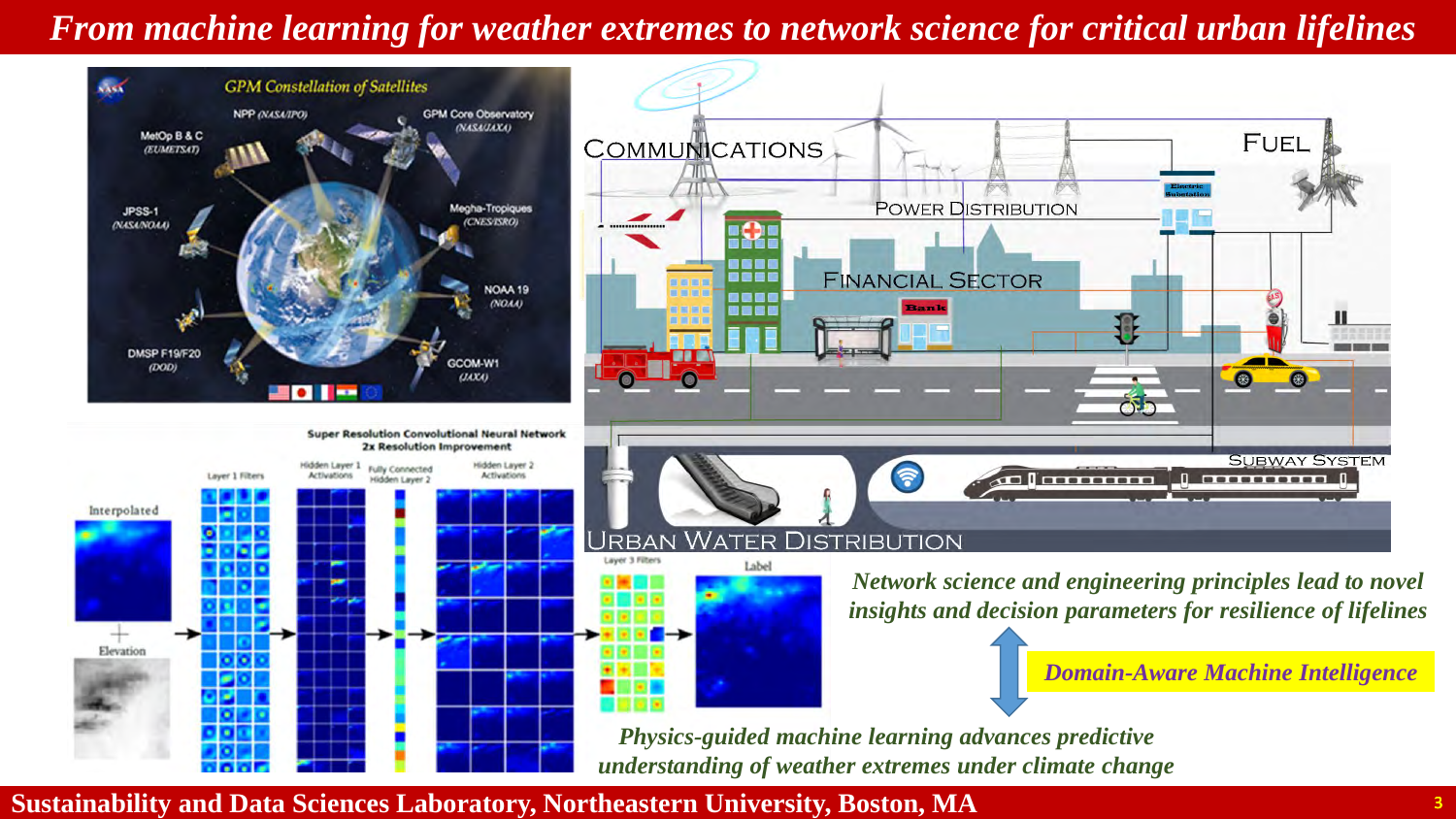## **Public health (IPCC-inspired) risk framework for urban heat islands in Brookline MA**

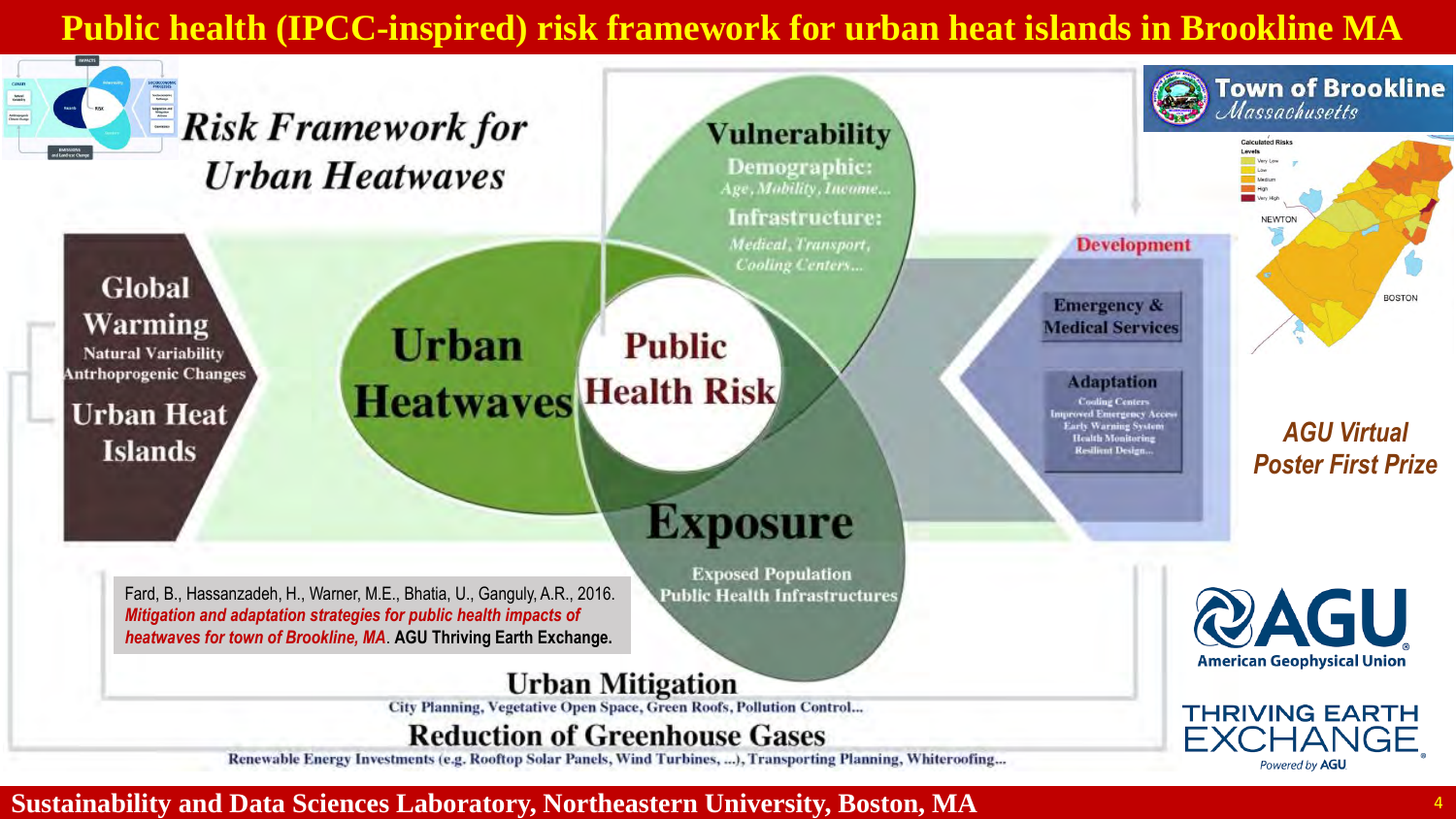### **Urban risk modeling in Savannah GA and resilience of critical lifelines in New York NY**

Figure 2. Recovery model for the New York City metro after Hurricane Sandy

Figure 1. Blended hazard and value-at-risk map of Savannah, GA, USA

**Tepplea** Satellite  $10 -$ Oalt Ray **E** Hazard Map  $0.8 -$ 0.6  $0.4$  $80.2$ % Recovery step 0.0  $80, 100$ **Hazard Map**  $\begin{array}{c} \begin{array}{c} \text{-70} \\ \text{-60} \end{array} \end{array}$ 10 -50  $-40$  $0.8$  $-30$ -20  $0.6$ VaR Map  $0.2$ 50,000 100,000 % Recovery step 150,000 **CLIMATE RISK INFRASTRUCTURE RESILIENCE**  $-200,000$  $80\quad100$ 60  $-250,000$ **Storm Surge in Savannah GA NYC MTA Recovery post Hurricane Sandy**Data-driven solutions **CLIMATE 2020** Figure 3. Breaking the maladaptation cycle Virtuous circle In an age with more climate data than ever before, how can we harness it to drive genuinely evidence ased climate action? Hh Neuamhar 2011 ple Liber # 199 Times | 21 Share & Financial<br>Saindontives Novel pool Financial ince Polici  $lmp$ <sub>c</sub> guidelines myopia **UNA-UK** Vicious circle by Auroop R. Ganguly, Evan Kodra, Udit Bhatla, Mary Elizabeth Warner, Kate Duffy, Arindam Banerje and Sangram Ganguly

**Sustainability and Data Sciences Laboratory, Northeastern University, Boston, MA**